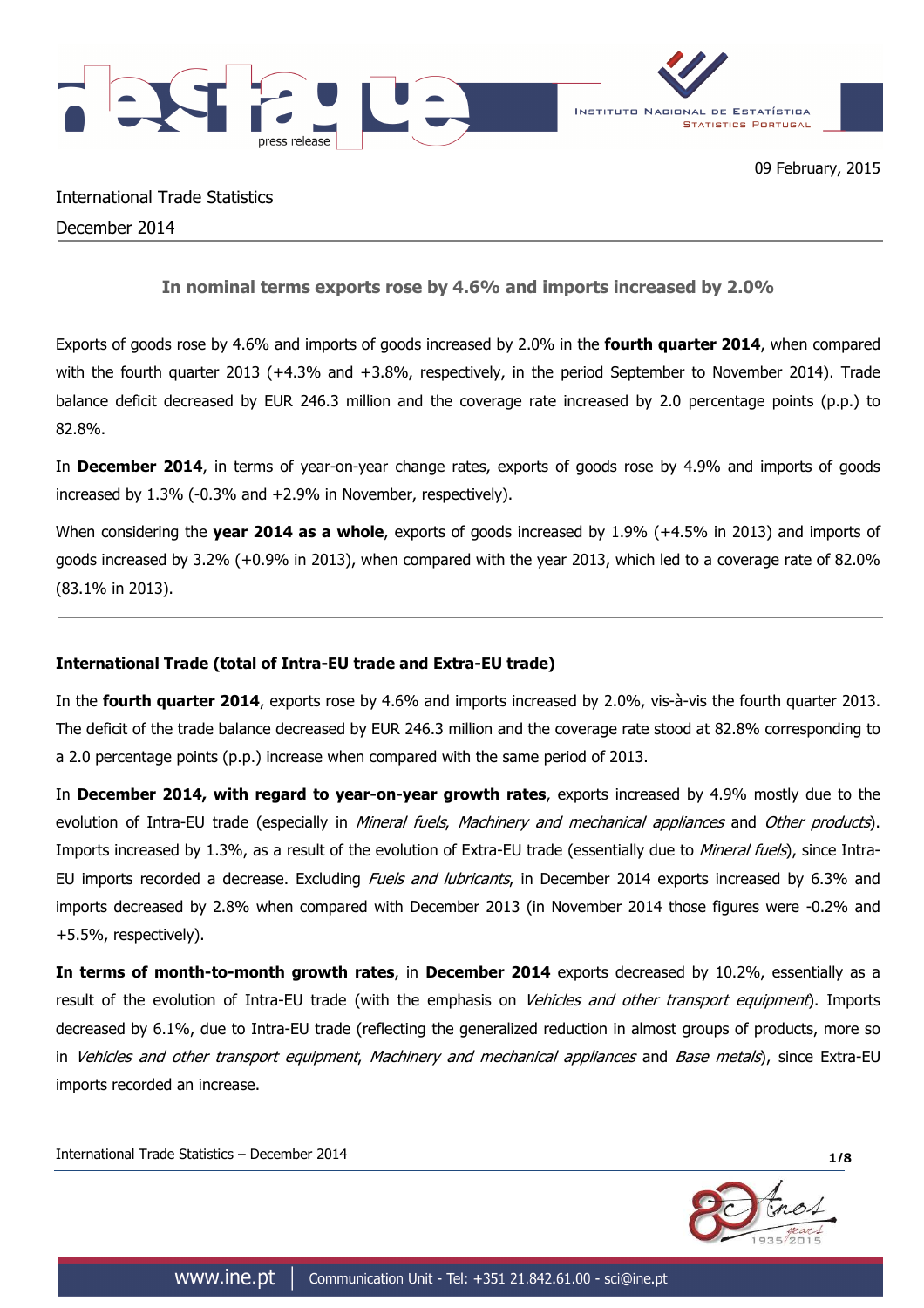

INSTITUTO NACIONAL DE ESTATÍSTICA **STATISTICS PORTUGAL** 

| PRELIMINARY GLOBAL DATA               |                  |                                   |               |  |  |  |
|---------------------------------------|------------------|-----------------------------------|---------------|--|--|--|
| <b>GLOBAL DATA</b>                    | <b>€ Million</b> | <b>GROWTH</b><br><b>RATE</b>      |               |  |  |  |
|                                       |                  | OCT 13 to DEC 13 OCT 14 to DEC 14 | $\frac{0}{0}$ |  |  |  |
| <b>INTERNATIONAL</b>                  |                  |                                   |               |  |  |  |
| Exports (FOB)                         | 11 943.8         | 12 492.9                          | 4.6           |  |  |  |
| Imports (CIF)                         | 14 778.2         | 15 081.0                          | 2.0           |  |  |  |
| <b>Trade Balance</b>                  | $-2834.4$        | $-2588.1$                         |               |  |  |  |
| Coverage rate (%)                     | 80.8             | 82.8                              |               |  |  |  |
| <b>INTRA-EU</b>                       |                  |                                   |               |  |  |  |
| Exports (FOB)                         | 8 3 5 4 . 1      | 8 6 5 2.5                         | 3.6           |  |  |  |
| Imports (CIF)                         | 11 178.9         | 11 461.7                          | 2.5           |  |  |  |
| <b>Trade Balance</b>                  | $-2824.8$        | $-2809.2$                         |               |  |  |  |
| Coverage rate (%)                     | 74.7             | 75.5                              |               |  |  |  |
| <b>EURO ZONE</b>                      |                  |                                   |               |  |  |  |
| Exports (FOB)                         | 6 9 9 3.6        | 7 230.7                           | 3.4           |  |  |  |
| Imports (CIF)                         | 10 139.9         | 10 342.6                          | 2.0           |  |  |  |
| <b>Trade Balance</b>                  | $-3$ 146.3       | $-3111.9$                         |               |  |  |  |
| Coverage rate (%)                     | 69.0             | 69.9                              |               |  |  |  |
| <b>EXTRA-EU</b>                       |                  |                                   |               |  |  |  |
| Exports (FOB)                         | 3 589.7          | 3 840.4                           | 7.0           |  |  |  |
| Imports (CIF)                         | 3 599.4          | 3 6 19.3                          | 0.6           |  |  |  |
| <b>Trade Balance</b>                  | $-9.7$           | 221.1                             |               |  |  |  |
| Coverage rate (%)                     | 99.7             | 106.1                             |               |  |  |  |
| <b>EXCLUDING FUELS AND LUBRICANTS</b> |                  |                                   |               |  |  |  |
| Exports (FOB)                         | 3 0 5 1 . 8      | 3 3 8 8 9                         | 11.0          |  |  |  |
| Imports (CIF)                         | 1 730.1          | 1 749.9                           | 1.1           |  |  |  |
| <b>Trade Balance</b>                  | 1 3 2 1 .7       | 1 639.0                           |               |  |  |  |
| Coverage rate (%)                     | 176.4            | 193.7                             |               |  |  |  |

When considering **the whole year of 2014**, exports increased by 1.9% vis-à-vis the previous year, representing a slowdown in annual growth compared to 2013 (+4.5%). Imports, which grew by 0.9% in 2013, increased by 3.2% when considering the whole year of 2014.

In 2014, the deficit of the trade balance increased by EUR 925.8 million when compared to 2013, having reached EUR 10 565.3 million. The coverage rate stood at 82.0%, corresponding to a 1.1 p.p. decrease in comparison with 2013.



International Trade Statistics – December 2014 **2/8**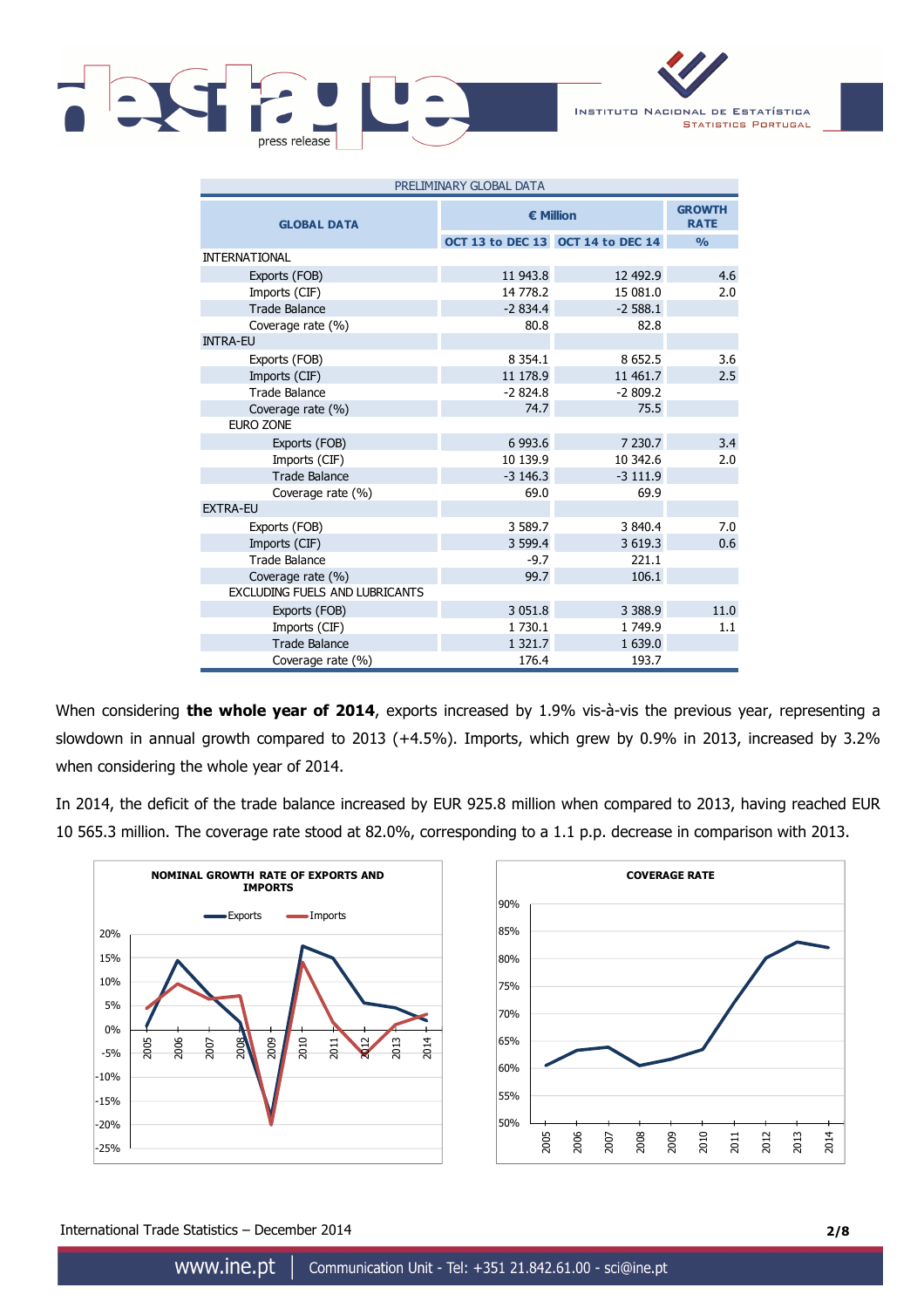

|             | <b>INTERNATIONAL</b> |                             |                      |                             |                                    |       |  |  |  |  |  |  |
|-------------|----------------------|-----------------------------|----------------------|-----------------------------|------------------------------------|-------|--|--|--|--|--|--|
| <b>YEAR</b> | <b>Exports (FOB)</b> |                             | <b>Imports (CIF)</b> |                             | <b>Trade balance Coverage rate</b> |       |  |  |  |  |  |  |
|             | <b>€ Million</b>     | <b>Growth rate</b><br>(9/0) | $\epsilon$ Million   | <b>Growth rate</b><br>(9/6) | (€ Million)                        | (9/6) |  |  |  |  |  |  |
| 2005        | 31 137.1             | 0.7                         | 51 379.2             | 4.3                         | $-20242.1$                         | 60.6  |  |  |  |  |  |  |
| 2006        | 35 640.5             | 14.5                        | 56 294.6             | 9.6                         | $-20654.2$                         | 63.3  |  |  |  |  |  |  |
| 2007        | 38 294.1             | 7.4                         | 59 926.5             | 6.5                         | $-21632.5$                         | 63.9  |  |  |  |  |  |  |
| 2008        | 38 847.3             | 1.4                         | 64 193.9             | 7.1                         | $-25346.5$                         | 60.5  |  |  |  |  |  |  |
| 2009        | 31 696.8             | $-18.4$                     | 51 378.5             | $-20.0$                     | $-19681.7$                         | 61.7  |  |  |  |  |  |  |
| 2010        | 37 267.9             | 17.6                        | 58 647.4             | 14.1                        | $-21379.5$                         | 63.5  |  |  |  |  |  |  |
| 2011        | 42 828.0             | 14.9                        | 59 551.4             | 1.5                         | $-16723.4$                         | 71.9  |  |  |  |  |  |  |
| 2012        | 45 213.0             | 5.6                         | 56 374.1             | $-5.3$                      | $-111161.1$                        | 80.2  |  |  |  |  |  |  |
| 2013        | 47 266.5             | 4.5                         | 56 906.1             | 0.9                         | $-9639.6$                          | 83.1  |  |  |  |  |  |  |
| 2014        | 48 180.6             | 1.9                         | 58 746.0             | 3.2                         | $-10,565.3$                        | 82.0  |  |  |  |  |  |  |

In the year 2014 as a whole, excluding *Fuels and lubricants*, exports increased by 4.3% and imports rose by 6.0%

## **Intra-EU trade**

In the **fourth quarter 2014**, Intra-EU exports increased by 3.6% and Intra-EU imports grew by 2.5%, **vis-à-vis the fourth quarter 2013**, with a corresponding 75.5% coverage rate and a deficit of EUR 2 809.2 million.

In **December 2014**, Intra-EU exports increased by 5.5% **vis-à-vis December 2013**, mostly due to the evolution of Mineral fuels (more so in Medium oils and preparations, of petroleum or bituminous minerals, Liquefied natural gas and Xylol "xylenes" containing > 50% of xylenes), Machinery and mechanical appliances (mostly Machinery for working rubber or plastics and Injection or compression-type moulds for rubber or plastics) and Other products (mainly Cigarettes containing tobacco and Parts of seats). Intra-EU imports decreased by 4.3%, essentially due to Mineral fuels (with the emphasis on Petroleum oils and those obtained from bituminous minerals and Naphthalene containing  $>$  50% of naphthalene) and Machinery and mechanical appliances.

**When compared to the previous month**, Intra-EU exports decreased by 13.6% in **December 2014**, mostly as a result of the evolution of *Vehicles and other transport equipment* (namely *Passenger motor cars* and *Parts and* accessories for motor vehicles). Intra-EU imports decreased by 8.2%, as a result of the generalized decrease in almost all groups of products, particularly in *Vehicles and other transport equipment* (mostly *Parts and accessories for motor* vehicles), Machinery and mechanical appliances (especially Machinery for making pulp of fibrous cellulosic material or for making or finishing paper or paperboard, Telephones for cellular networks "mobile telephones" or for other wireless networks and Compression-ignition internal combustion piston engine "diesel or semi-diesel engine") and Base metals (with the emphasis on *Waste and scrap of iron or steel* and *Unwrought aluminium*).

**In the year 2014**, Intra-EU exports increased by 2.8% (+3.5% in 2013) and Intra-EU imports recorded an increase of 7.1% (+1.7% in 2013). Excluding *Fuels and lubricants*, Intra-EU exports increased by 4.1% and Intra-EU imports grew by 6.7%.

International Trade Statistics – December 2014 **3/8**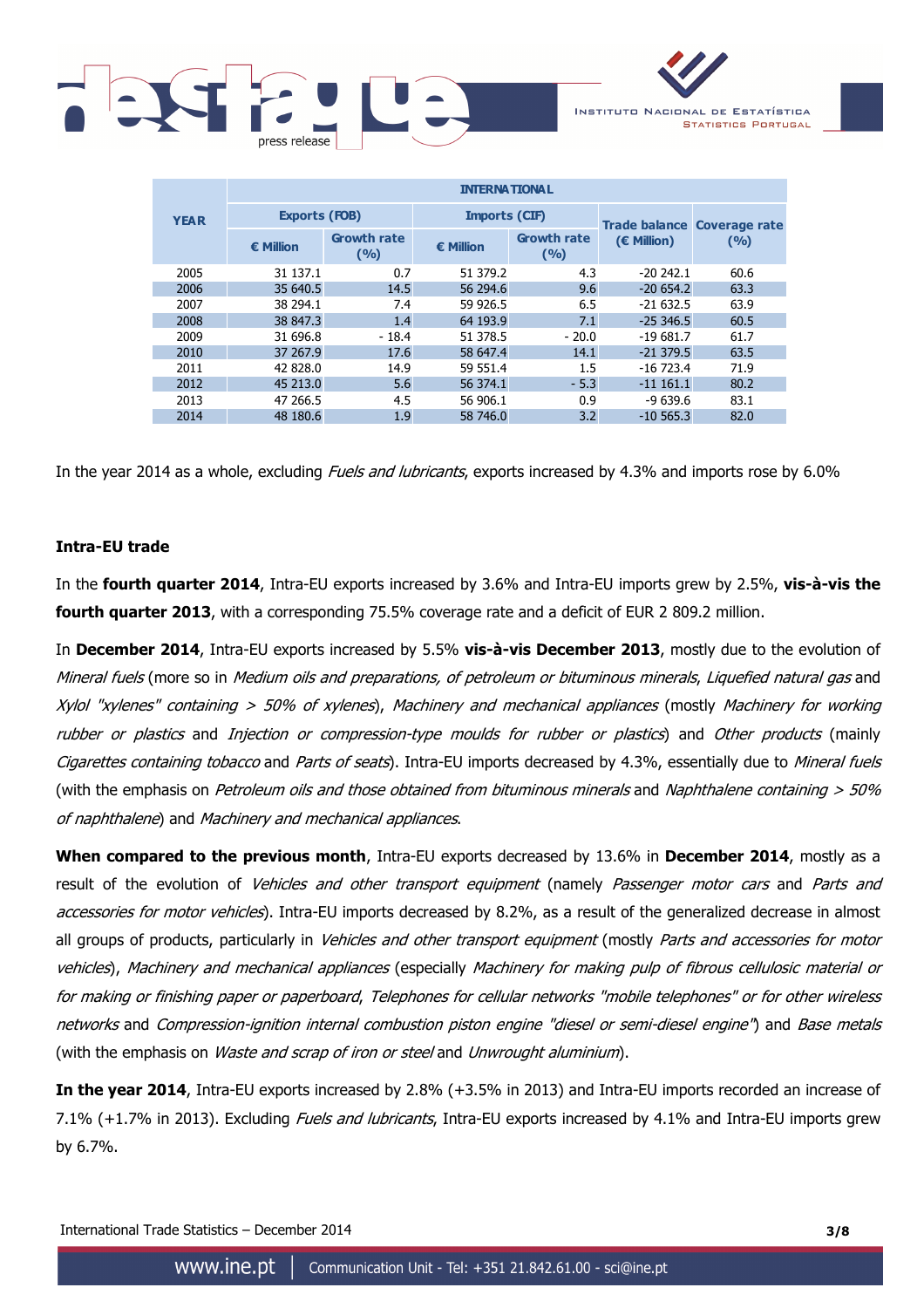



### **Extra-EU trade**

In the **fourth quarter 2014**, **vis-à-vis the fourth quarter 2013**, Extra-EU exports increased by 7.0% and Extra-EU imports grew by 0.6%, which resulted in a surplus of EUR 221.1 million and a coverage rate of 106.1%. Excluding Fuels and lubricants, Extra-EU exports grew by 11.0% and Extra-EU imports increased by 1.1%. Extra-EU trade balance, excluding these types of products, accounted for a EUR 1 639.0 million surplus, corresponding to a coverage rate of 193.7%.

In **December 2014**, exports to Third Countries increased by 3.4% **in comparison with December 2013**, mostly reflecting the increase in Base metals (namely Bars and rods of iron or non-alloy steel), Vehicles and other transport equipment (especially Passenger motor cars) and Agricultural products (especially Olive oil and its fractions). Extra-EU imports increased by 23.0%, essentially due to the evolution of Mineral fuels (mostly Petroleum oils and those obtained from bituminous minerals, crude and Natural gas). It should be reminded that Extra-EU imports recorded, in December 2013, the lowest monthly value of that year, as a result of the scheduled stops of the refineries as well as the bad weather conditions experienced in December which affected the normal working procedures of the port terminals.

In **December 2014**, Extra-EU exports decreased by 1.8% **vis-à-vis November 2014** mostly reflecting the evolution in Agricultural products (namely Frozen boneless meat of domestic swine), Mineral fuels (namely Fuel oils obtained from bituminous materials and Motor spirit) and Food products (mostly Beer made from malt and Wine of fresh grapes). Extra-EU imports increased by 1.0%, mainly due to Mineral fuels (mostly Petroleum oils and oils obtained from bituminous minerals, crude).

**In the year 2014,** Extra-EU exports decreased by 0.1% (+7.1% in 2013) and Extra-EU imports recorded a change rate of -6.7% (-0.8% in 2013). Excluding *Fuels and lubricants*, Extra-EU exports increased by 4.9% and Extra-EU imports grew by 2.0%.

International Trade Statistics – December 2014 **4/8**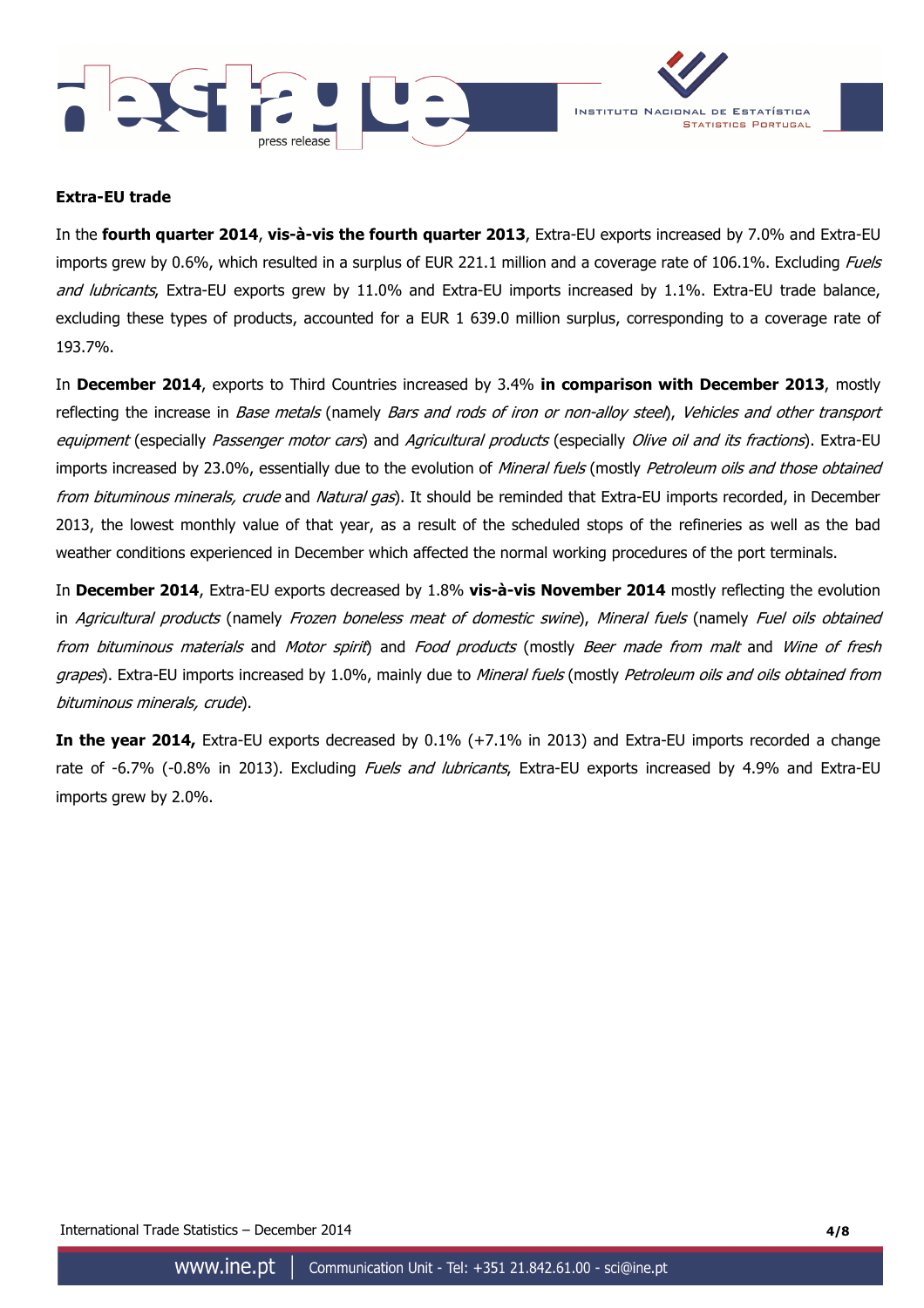

| PRELIMINARY MONTHLY DATA - EXPORTS |                                         |         |                    |                    |                  |         |                    |                    |           |         |                    |                           |
|------------------------------------|-----------------------------------------|---------|--------------------|--------------------|------------------|---------|--------------------|--------------------|-----------|---------|--------------------|---------------------------|
|                                    | <b>INTERNATIONAL</b><br><b>INTRA-EU</b> |         |                    |                    |                  |         |                    | <b>EXTRA-EU</b>    |           |         |                    |                           |
|                                    | <b>€ Million</b>                        |         | <b>GROWTH RATE</b> |                    | <b>€ Million</b> |         | <b>GROWTH RATE</b> |                    | € Million |         | <b>GROWTH RATE</b> |                           |
| <b>MONTH</b>                       |                                         |         |                    | $\frac{0}{0}$      |                  |         | $\frac{0}{0}$      |                    |           |         | $\frac{0}{0}$      |                           |
|                                    | 2013                                    | 2014    | Year-on-<br>year   | Month-to-<br>month | 2013             | 2014    | Year-on-<br>year   | Month-to-<br>month | 2013      | 2014    | Year-on-<br>year   | <b>Month-to-</b><br>month |
| <b>TOTAL</b>                       | 47 266                                  | 48 181  | 1.9                |                    | 33 235           | 34 160  | 2.8                |                    | 14 032    | 14 0 20 | $-0.1$             |                           |
| <b>JANUARY</b>                     | 3808                                    | 3 9 2 9 | 3.2                | 10.8               | 2 741            | 2876    | 4.9                | 18.3               | 1 0 6 7   | 1 0 5 3 | $-1.3$             | $-5.7$                    |
| <b>FEBRUARY</b>                    | 3660                                    | 3827    | 4.5                | $-2.6$             | 2 6 5 4          | 2 7 7 0 | 4.4                | $-3.7$             | 1 0 0 7   | 1 0 5 7 | 5.0                | 0.3                       |
| <b>MARCH</b>                       | 3 9 8 2                                 | 3 9 5 2 | $-0.8$             | 3.3                | 2 7 9 1          | 2846    | 2.0                | 2.7                | 1 1 9 1   | 1 1 0 5 | $-7.2$             | 4.6                       |
| APRIL                              | 4 0 7 8                                 | 3887    | $-4.7$             | $-1.6$             | 2 8 3 4          | 2 8 0 3 | $-1.1$             | $-1.5$             | 1 2 4 4   | 1 0 8 4 | $-12.9$            | $-1.9$                    |
| MAY                                | 4 2 4 0                                 | 4 0 9 0 | $-3.6$             | 5.2                | 2 9 6 5          | 2 9 2 0 | $-1.5$             | 4.2                | 1 2 7 5   | 1 1 7 0 | $-8.2$             | 7.9                       |
| <b>JUNE</b>                        | 3 9 2 9                                 | 4 1 9 6 | 6.8                | 2.6                | 2 8 0 1          | 3 0 0 4 | 7.2                | 2.9                | 1 1 2 8   | 1 1 9 3 | 5.7                | 1.9                       |
| <b>JULY</b>                        | 4 3 7 7                                 | 4 4 7 6 | 2.3                | 6.7                | 3 100            | 3 1 9 5 | 3.1                | 6.4                | 1 2 7 7   | 1 2 8 1 | 0.3                | 7.4                       |
| <b>AUGUST</b>                      | 3 3 1 7                                 | 3 2 5 0 | $-2.0$             | $-27.4$            | 2 2 1 4          | 2 1 9 1 | $-1.0$             | $-31.4$            | 1 1 0 2   | 1 0 5 8 | $-4.0$             | $-17.4$                   |
| <b>SEPTEMBER</b>                   | 3 9 3 0                                 | 4 0 8 1 | 3.9                | 25.6               | 2 7 8 0          | 2 9 0 2 | 4.4                | 32.4               | 1 1 5 0   | 1 1 7 9 | 2.5                | 11.4                      |
| <b>OCTOBER</b>                     | 4 2 4 0                                 | 4 6 31  | 9.2                | 13.5               | 2 9 5 9          | 3 1 2 0 | 5.4                | 7.5                | 1 2 8 1   | 1511    | 18.0               | 28.2                      |
| <b>NOVEMBER</b>                    | 4 1 5 7                                 | 4 1 4 3 | $-0.3$             | $-10.5$            | 2 9 6 5          | 2 9 6 8 | 0.1                | $-4.9$             | 1 1 9 2   | 1 1 7 5 | $-1.5$             | $-22.3$                   |
| <b>DECEMBER</b>                    | 3 5 4 7                                 | 3719    | 4.9                | $-10.2$            | 2 4 3 0          | 2 5 6 5 | 5.5                | $-13.6$            | 1 1 1 6   | 1 1 5 4 | 3.4                | $-1.8$                    |



International Trade Statistics – December 2014 **5/8**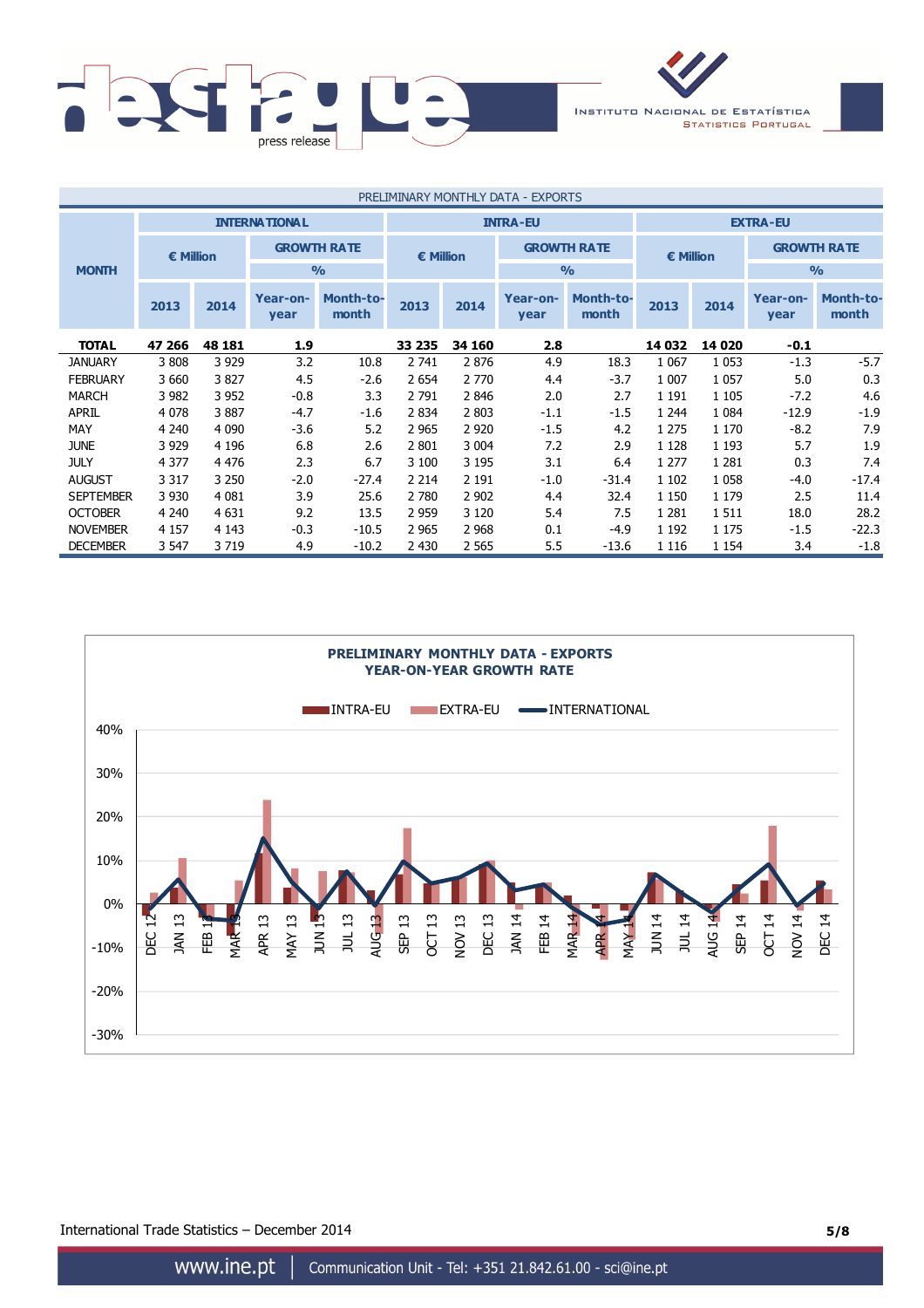

| PRELIMINARY MONTHLY DATA - IMPORTS |                      |         |                    |                           |                    |         |                    |                           |                 |         |                    |                           |
|------------------------------------|----------------------|---------|--------------------|---------------------------|--------------------|---------|--------------------|---------------------------|-----------------|---------|--------------------|---------------------------|
|                                    | <b>INTERNATIONAL</b> |         |                    |                           |                    |         | <b>INTRA-EU</b>    |                           | <b>EXTRA-EU</b> |         |                    |                           |
|                                    | € Million            |         | <b>GROWTH RATE</b> |                           | $\epsilon$ Million |         | <b>GROWTH RATE</b> |                           | € Million       |         | <b>GROWTH RATE</b> |                           |
| <b>MONTH</b>                       |                      |         |                    | $\frac{0}{0}$             |                    |         | $\frac{0}{0}$      |                           |                 |         | $\frac{0}{0}$      |                           |
|                                    | 2013                 | 2014    | Year-on-<br>year   | <b>Month-to-</b><br>month | 2013               | 2014    | Year-on-<br>year   | <b>Month-to-</b><br>month | 2013            | 2014    | Year-on-<br>year   | <b>Month-to-</b><br>month |
| <b>TOTAL</b>                       | 56 906               | 58 746  | 3.2                |                           | 40 959             | 43 873  | 7.1                |                           | 15 947          | 14873   | $-6.7$             |                           |
| <b>JANUARY</b>                     | 4 4 6 4              | 4 9 20  | 10.2               | 7.5                       | 3 1 4 0            | 3 4 8 2 | 10.9               | $-4.3$                    | 1 3 2 4         | 1 4 3 7 | 8.6                | 53.0                      |
| <b>FEBRUARY</b>                    | 4 4 0 5              | 4 6 63  | 5.9                | $-5.2$                    | 3 0 8 5            | 3 541   | 14.8               | 1.7                       | 1 3 2 0         | 1 1 2 1 | $-15.1$            | $-22.0$                   |
| <b>MARCH</b>                       | 4 607                | 4755    | 3.2                | 2.0                       | 3 2 4 0            | 3 7 7 4 | 16.5               | 6.6                       | 1 3 6 7         | 981     | $-28.3$            | $-12.5$                   |
| <b>APRIL</b>                       | 4837                 | 4 5 24  | $-6.5$             | $-4.8$                    | 3 3 7 2            | 3 5 5 7 | 5.5                | $-5.8$                    | 1 4 6 4         | 968     | $-33.9$            | $-1.3$                    |
| MAY                                | 4885                 | 5 0 0 4 | 2.4                | 10.6                      | 3 4 8 0            | 3673    | 5.6                | 3.3                       | 1 4 0 5         | 1 3 3 1 | $-5.3$             | 37.5                      |
| <b>JUNE</b>                        | 4 600                | 5 0 3 9 | 9.5                | 0.7                       | 3 3 6 5            | 3 5 8 0 | 6.4                | $-2.5$                    | 1 2 3 5         | 1 4 5 9 | 18.2               | 9.6                       |
| <b>JULY</b>                        | 5 2 1 8              | 5412    | 3.7                | 7.4                       | 3750               | 3 9 1 1 | 4.3                | 9.3                       | 1 4 6 8         | 1 501   | 2.2                | 2.9                       |
| <b>AUGUST</b>                      | 4 2 3 7              | 4 1 3 6 | $-2.4$             | $-23.6$                   | 2866               | 2 9 6 1 | 3.3                | $-24.3$                   | 1 3 7 1         | 1 1 7 4 | $-14.3$            | $-21.8$                   |
| <b>SEPTEMBER</b>                   | 4876                 | 5 2 1 3 | 6.9                | 26.0                      | 3 4 8 3            | 3 9 3 2 | 12.9               | 32.8                      | 1 3 9 4         | 1 2 8 1 | $-8.1$             | 9.1                       |
| <b>OCTOBER</b>                     | 5 3 9 9              | 5 5 0 2 | 1.9                | 5.6                       | 3 8 7 4            | 4 1 8 3 | 8.0                | 6.4                       | 1 5 2 5         | 1 3 1 9 | $-13.5$            | 3.0                       |
| <b>NOVEMBER</b>                    | 4 8 0 1              | 4 9 4 0 | 2.9                | $-10.2$                   | 3 6 6 6            | 3795    | 3.5                | $-9.3$                    | 1 1 3 5         | 1 1 4 5 | 0.8                | $-13.2$                   |
| <b>DECEMBER</b>                    | 4578                 | 4 6 3 9 | 1.3                | $-6.1$                    | 3 639              | 3 4 8 3 | -4.3               | $-8.2$                    | 940             | 1 1 5 6 | 23.0               | 1.0                       |



International Trade Statistics – December 2014 **6/8**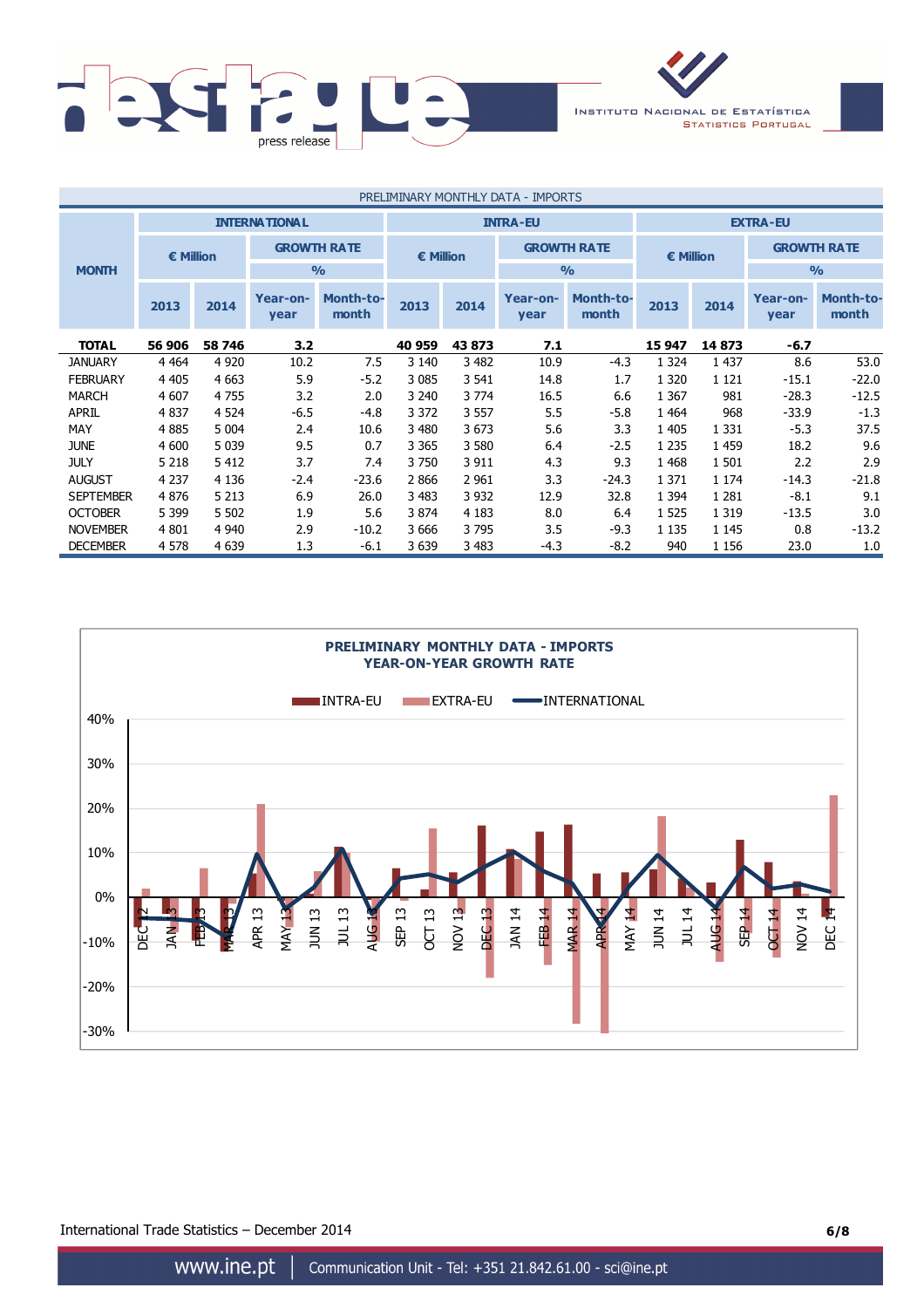



#### **Broad Economic Categories**

In the **fourth quarter 2014, in comparison with the fourth quarter 2013**, as far as **exports** are concerned, the emphasis went to the increases in Food products and beverages (+10.1%), Consumer goods (+5.7%) and Capital goods (+5.4%), while Fuels and lubricants recorded a reduction of 1.3%.

In the same period, with regard to **imports**, the emphasis went to the increases in Transport equipment, parts and accessories (+15.2%) and Consumer goods (+7.3%). Imports of Fuels and lubricants presented the highest decline (-5.6%).

| PRELIMINARY GLOBAL DATA                               |                      |                                      |                              |                                      |                |                              |  |  |
|-------------------------------------------------------|----------------------|--------------------------------------|------------------------------|--------------------------------------|----------------|------------------------------|--|--|
|                                                       | <b>INTERNATIONAL</b> |                                      |                              |                                      |                |                              |  |  |
|                                                       |                      | <b>EXPORTS</b>                       |                              | <b>IMPORTS</b>                       |                |                              |  |  |
| <b>BROAD ECONOMIC CATEGORIES</b>                      | € Million            |                                      | <b>GROWTH</b><br><b>RATE</b> | € Million                            |                | <b>GROWTH</b><br><b>RATE</b> |  |  |
|                                                       | <b>DEC 13</b>        | OCT 13 to OCT 14 to<br><b>DEC 14</b> | $\frac{0}{0}$                | OCT 13 to OCT 14 to<br><b>DEC 13</b> | <b>DEC 14</b>  | $\frac{0}{0}$                |  |  |
|                                                       |                      |                                      |                              |                                      |                |                              |  |  |
| <b>FOOD AND BEVERAGES</b>                             | 1 3 9 7              | 1 5 3 9                              | 10.1                         | 2 0 0 8                              | 1979           | $-1.4$                       |  |  |
| PRIMARY<br><b>PROCESSED</b>                           | 370<br>1 0 2 7       | 441<br>1 0 9 8                       | 19.1<br>6.9                  | 830<br>1 1 7 7                       | 813<br>1 1 6 6 | $-2.1$<br>$-1.0$             |  |  |
|                                                       |                      |                                      |                              |                                      |                |                              |  |  |
| INDUSTRIAL SUPPLIES NOT ELSEWHERE SPECIFIED           | 3898                 | 4 0 3 9                              | 3.6                          | 4 1 3 9                              | 4 1 8 3        | 1.0                          |  |  |
| PRIMARY                                               | 355                  | 352                                  | $-0.8$                       | 435                                  | 438            | 0.5                          |  |  |
| <b>PROCESSED</b>                                      | 3 5 4 3              | 3 687                                | 4.1                          | 3 704                                | 3 7 4 5        | 1.1                          |  |  |
| <b>FUELS AND LUBRICANTS</b>                           | 1 1 1 1              | 1 0 9 6                              | $-1.3$                       | 2 4 9 8                              | 2 3 5 9        | $-5.6$                       |  |  |
| PRIMARY                                               | $\mathbf{1}$         | $\mathbf{1}$                         | $-7.6$                       | 1 9 0 3                              | 1868           | $-1.8$                       |  |  |
| <b>PROCESSED</b>                                      | 1 1 1 0              | 1 0 9 5                              | $-1.3$                       | 595                                  | 491            | $-17.5$                      |  |  |
| CAPITAL GOODS, AND PARTS AND ACCESSORIES THEREOF (1)  | 1 573                | 1 6 5 8                              | 5.4                          | 2 3 0 8                              | 2 3 2 9        | 0.9                          |  |  |
| CAPITAL GOODS (EXCEPT TRANSPORT EQUIPMENT)            | 985                  | 1 0 2 6                              | 4.2                          | 1 4 8 3                              | 1 4 8 4        | 0.0                          |  |  |
| PARTS AND ACCESSORIES                                 | 588                  | 632                                  | 7.5                          | 825                                  | 845            | 2.4                          |  |  |
| TRANSPORT EQUIPMENT AND PARTS AND ACCESSORIES THEREOF | 1 6 4 6              | 1 7 1 2                              | 4.0                          | 1 6 6 7                              | 1919           | 15.2                         |  |  |
| PASSENGER MOTOR CARS                                  | 452                  | 475                                  | 5.1                          | 548                                  | 713            | 30.1                         |  |  |
| <b>OTHER</b>                                          | 240                  | 228                                  | $-5.1$                       | 240                                  | 278            | 15.7                         |  |  |
| PARTS AND ACCESSORIES                                 | 954                  | 1 0 0 8                              | 5.7                          | 879                                  | 929            | 5.7                          |  |  |
| CONSUMER GOODS NOT ELSEWHERE SPECIFIED                | 2 3 0 9              | 2 4 4 0                              | 5.7                          | 2 1 5 3                              | 2 3 0 9        | 7.3                          |  |  |
| <b>DURABLE</b>                                        | 329                  | 318                                  | $-3.4$                       | 358                                  | 374            | 4.7                          |  |  |
| <b>SEMI-DURABLE</b>                                   | 1 2 6 3              | 1 2 8 6                              | 1.8                          | 821                                  | 920            | 12.1                         |  |  |
| <b>NON-DURABLE</b>                                    | 717                  | 837                                  | 16.8                         | 974                                  | 1 0 1 5        | 4.2                          |  |  |
| <b>GOODS NOT ELSEWHERE SPECIFIED</b>                  | 10                   | 8                                    | $-15.3$                      | 5                                    | $\overline{2}$ | $-51.1$                      |  |  |
| (1) - EXCEPT TRANSPORT EQUIPMENT                      |                      |                                      |                              |                                      |                |                              |  |  |